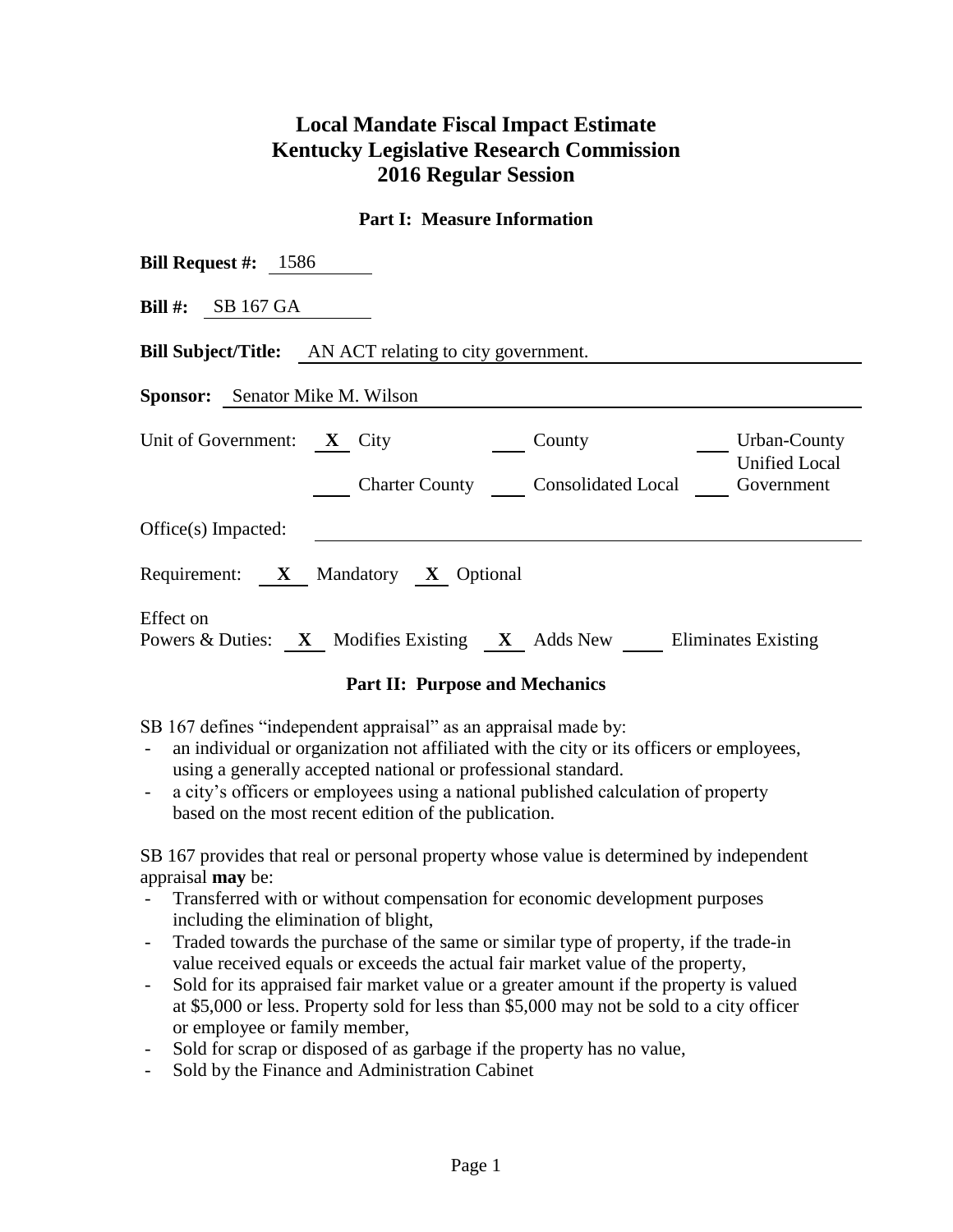SB 167 provides the following provisions for legislative bodies of cities: The city **may** by ordinance be divided into wards based on:

- The number of legislative body members, or
- A hybrid ward system allowing for a specific number of legislative body seats shall be based on the ward system, and a specific number of seats shall be elected at large.

Both scenarios shall have their wards as equal in population as possible. The two candidates receiving the highest number of votes cast in each ward shall be deemed to be nominated from the ward.

SB 167 removes the language requiring that the mayor be present when police officers take their oath.

SB 167 provides that the legislative body of a city **may** by ordinance reduce the number serving of the city's war memorial commission from 15 to not less than 5.

SB 167 exempts the transfer of real or personal property between governmental agencies from the bid process.

SB 167 provides that the publishing of the ordinance adopting the ad valorem tax rate will satisfy the newspaper publishing requirement of the ad valorem due date if the due date is included as a component of the published ordinance.

SB 167 moves the language of a KRS 381.700 to a new subsection of KRS 381.697 allowing the governing authorities of a city to require the owner or those having claims to a public or private burial grounds to properly care for them. KRS 381.700 is subsequently repealed.

## **Part III: Fiscal Explanation, Bill Provisions, and Estimated Cost**

### **The fiscal impact of SB 167 is expected to be nil to minimal.**

There would be minimal impact regarding the additional guidance provided within existing statute for the trade or sale of real or personal property. Kentucky League of Cities believes this provision will offer more flexibility, thus allowing local governments to dispose of their surplus property in different ways and at a minimal savings. They can reduce costs by not having to publish and take bids for smaller items, and they could reduce administrative and financing costs by trading in vehicles with a new vehicle purchase.

There would be minimal if any fiscal impact regarding the makeup of wards within a city. If the number of legislative body seats increase then there would be a proportionate increase in expenses associated with these seats. If there is a reassignment of ward seats to at-large seats, then related aggregate expenses would remain the same.